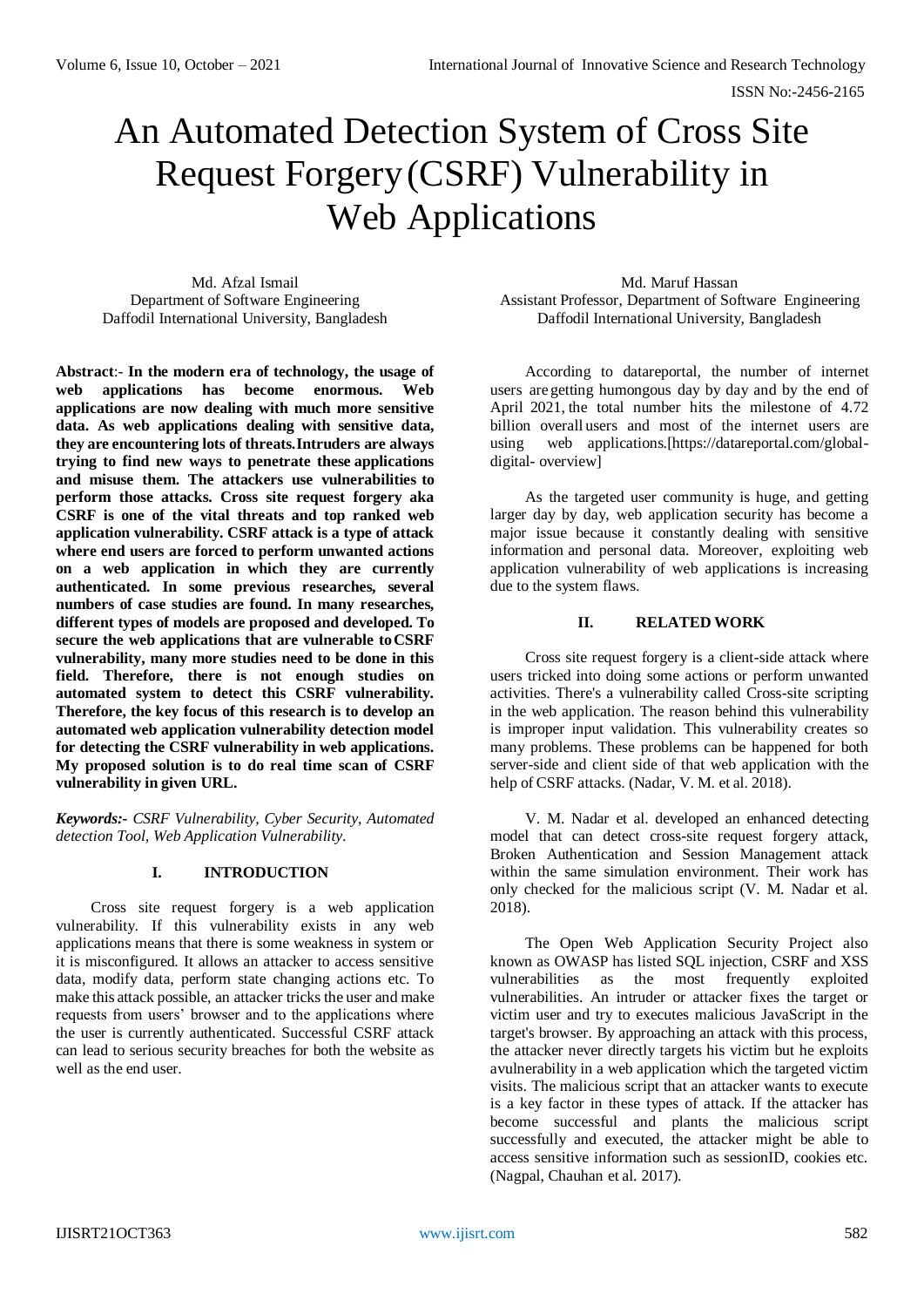Nagpal et al. developed a system engine which detects SQL injection and stored CSRF attacks. Their study only works forweb applications based on php. (Nagpal, Chauhan et al. 2017).

The CSRF vulnerability lies in a web application wherebasically state changing actions are performed. So, to detectthe vulnerability, it's very important to track where and when a security related state change action is performed within theweb application. (Liu, Shen et al. 2020).Liu et al. developed a CSRF vulnerability detection model based on graph data mining which can only detect the vulnerability accurately if astate changing attack happens. (Liu, Shen et al. 2020).

Web applications usually use one type token which is called secret validation token to prevent CSRF attacks. Using the secret validation token is a well stablished serverside protection against Cross-site request forgery attacks. The token basically works by validating the token information which is send along with the other information to the http request to determine that the request is coming is actually coming from an authorized user or not.(Laila, Moustafa,.2018). Laila and Moustafa have developed a web browser extension for mitigating CSRF attacks.(Laila, Moustafa,.2018).

To perform a CSRF attack, the attacker doesn't need to modify anything within the user's response or request. It will be enough for the attacker if the user visits the malicious websites of the attacker and from this malicious website, the attack will be launched. The author's also included that, if any web application is vulnerable to CSRF attack, the web application will be eventually exploitable by any malicious websites on the web.(Stefano, Conti et al.2019).Stefano et al. developed a solution using machine learning for the black box detection of CSRF vulnerability.(Stefano, Conti et al.2019).

Contemplating the previous works best of my knowledge, and the nature of the works, there are minimal number of works to detect cross site request forgery vulnerability or attack automatically. Furthermore, most of the works are to detect the attack not the vulnerability. Therefore, a system is proposed to automatically detect CSRF vulnerability.

## **III. THE PROPOSED METHODOLOGY**

In this section, the system architecture of our "CSRFD", ourproposed solution is discussed. The workflow diagram in the figure 1 demonstrate the system architecture of our proposedsolution.



Figure 1: System Architecture

This section is divided into three sub-section named:

- Web scrapping
- Analyze the data
- **Response**

**Web Scrapping**: To implement a CSRF vulnerability detector we have first used a web scrapping technique to extract data from URL. Web scrappers work by collecting URLs of the pages from which pages we wanted the data. In scrapping, it makes a request to the targeted URL and fetch necessary data and gives us the room to save that data into CSV files or in other formats. In CSRFD, we have used Beautifulsoup(BS4) to extract data from URL. It will first take the targeted URL and make a request to that URL. Thereafter, it will fetch necessary data and save it in a CSV file.

**Analyze the data**: In scrapping section, we have saved the data into CSV file. It is time to use that data. The system will open the CSV file and read the data from that file. Subsequently reading that data, the system will look for CSRF tokens. As far as CSRF vulnerability is concerned, to prevent CSRF vulnerability, it is best method to use a secret token that the attacker cannot get. An attacker may get the sessionID but we need an additional token along with that sessionID which will be total unknown to the attacker. Hence, the attacker cannot misuse the sessionID. Here is the key thing, to mitigate this vulnerability, a verymuch common and renowned approach isto use CSRF tokens, or we can sayAnti CSRF tokens. Web applications are usually developed based on frameworks, and various frameworks offer various types of CSRF tokens or anti CSRF tokens. According to the portswigger, a CSRF token is a type of token which is unique and secret, which is an unpredictable value that an attacker cannot guess. The value is generated by the server-side on the web application. This CSRF token is placed in the clientside of the web application in such way that it included with every upcoming http request that the user has made. [\[https://portswigger.net/web-security/csrf/tokens\]](https://portswigger.net/web-security/csrf/tokens)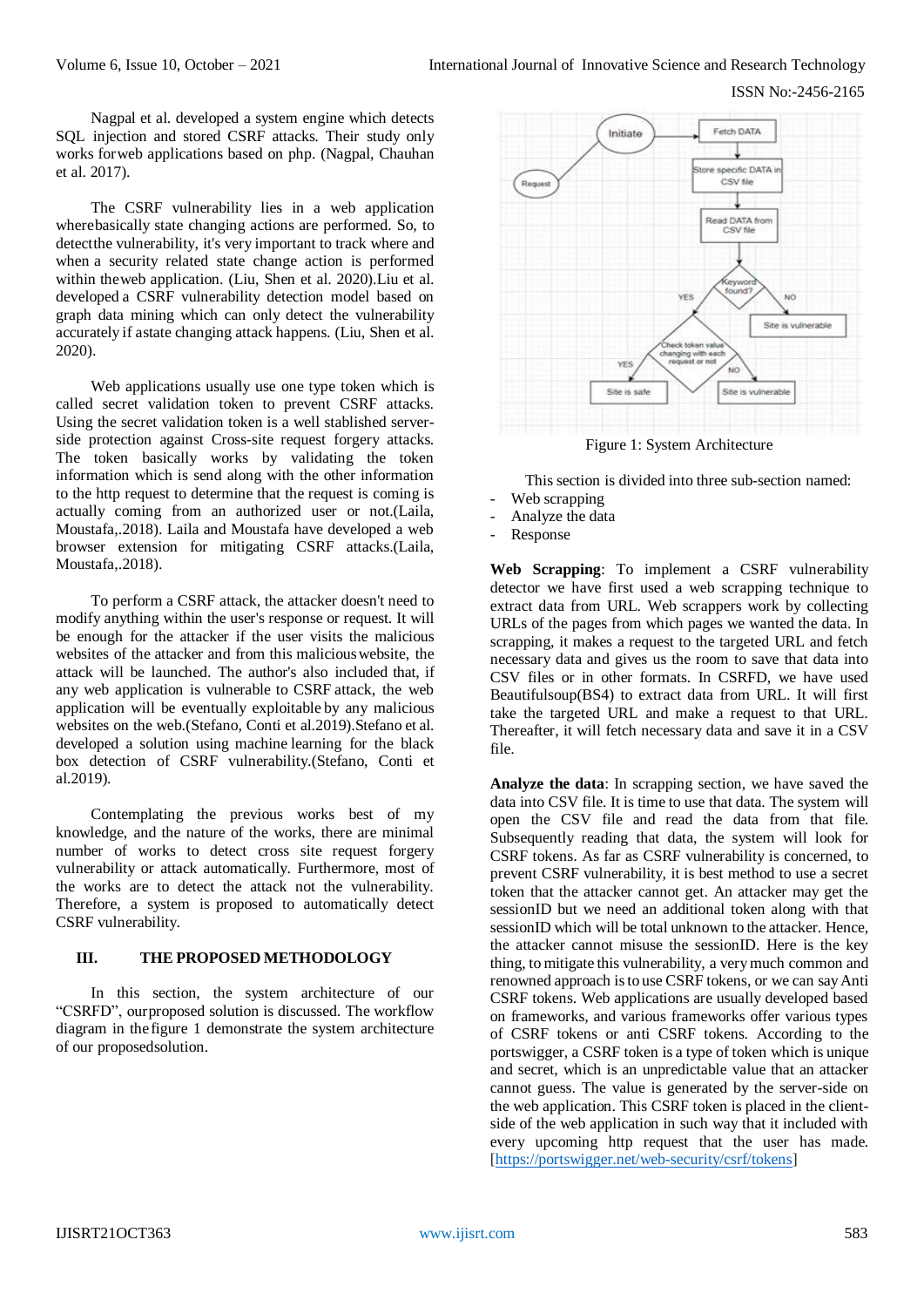## ISSN No:-2456-2165

These tokens are present in the hidden field and encrypted insuch way that attackers cannot guess the actual data. Moreover, this value changes with every request. Hence, the attackers have no chance to reuse a previous piece of token data.

Here, two major conditions have encountered.

- 1. If a web application using CSRF tokens, it will freefrom CSRF vulnerabilities.
- 2. The token of that field has to change with every request.

Hence, in our system, we will first look for the csrf tokens, and if the token found, we will again send the request to that url and check that the previous value of the token is matchingwith the current token value or not.

**Response**: Based on the conditions, our proposed system will give necessary responses. There is some difference in the naming convention of that CSRF token or anti CSRF token. For example, .NET framkework uses the name "requestverificationtoken". On the other hand, Laravel framework use this token as " token", Rubi uses as "authenticity token". Most commonly used framework these days Django uses it as "csrfmiddlewaretoken" etc. In our system, it will first look for the token, if the token is not found than the site may vulnerable to CSRF attacks. But if the token exists, the web application may not be vulnerable to CSRF. However, to make sure that the web application is actually free from CSRF vulnerability, we have to check for the randomness of that token. In that case, we need to check if the token value is changing with every request or not. Based on the responses, we can come to an interpretation about the web application.

# **IV. THE PROPOSED ALGORITHM & IMPLEMENTATION**

In this section, we will describe the central algorithm of our system CSRFD. The figure 2 shows the algorithm of our solution –

| 1:  | Take seed URL:                                            |  |  |  |
|-----|-----------------------------------------------------------|--|--|--|
| 2:  | if seedURL=valid then                                     |  |  |  |
| 3:  | <b>Execute URL for source code using BS4;</b>             |  |  |  |
| 4:  | Open a CSV file:                                          |  |  |  |
| 5:  | Store data into CSV file:                                 |  |  |  |
| 6:  | Read CSV file and assign data into a list;                |  |  |  |
| 7:  | value $\leftarrow$ list[0]; // Storing data in a variable |  |  |  |
| 8:  | if value <> keyword // Checking for specific keyword      |  |  |  |
| 9:  | return response;                                          |  |  |  |
| 10: | else                                                      |  |  |  |
| 11: | Send request in seed URL again;                           |  |  |  |
| 12: | get data:                                                 |  |  |  |
| 13: | if value==data                                            |  |  |  |
| 14: | return response;                                          |  |  |  |
| 15: | else                                                      |  |  |  |
| 16: | return response;                                          |  |  |  |
| 17: | else                                                      |  |  |  |
| 18: | return exception;                                         |  |  |  |

Figure 2: Algorithm

First of all, the system will take the seed URL. Now, it will check whether the URL is given in an appropriate format or not. If the format of URL is wrong, it will throw an exception to provide the URL in the correct format. The correct formatwill be shown in that exception. If the URL is valid and the format is appropriate, then the web scrapper will take the seed URL and send request to that targeted URL. In our system, the Beautifulsoup, A python-based library will do the scrapping for our system. The version of Beautifulsoup that we have used to develop our system is BS4 version. After sending a request to that targeted URL, the web scrapper will fetch the data from that web application that we will need. After fetching that data, we will open a CSV file to store data, and necessary data will be stored in that CSV file. Now, it will read that CSV file and store necessary data in a list. Promptly, the system will check for conditions, and based onthat condition, it will give us response. The conditions that will be checked described in the "Response" section.

Figure 3 will give a glance over some of the base conditions that are used in our solution:

| if value.find('RequestVerificationToken') == -1: |
|--------------------------------------------------|
| if value.find("authenticity token") == $-1$ :    |
| if $value.find("csrfmiddlewaretoken") == -1:$    |
| Figure 3: Some used conditions in our system     |

**Test Suite up** : There are 22 web applications be selected to perform our tests. Here, we have collected some commonly used web applications by some users and included own site to perform works. Table 1 indicating the application names and the types of that application. While implementing our tool CSRFD, we have used a normal computer running on 64 bit Windows 10. The spec sheet kind of looks like this (1.80 GHz, Intel i7, 8GB RAM).

| <b>Application</b>         | <b>Type</b>                |  |  |
|----------------------------|----------------------------|--|--|
| <b>YTS</b>                 | Entertainment (Movie)      |  |  |
| Zedge                      | Personalization            |  |  |
| Rokomari                   | Online Book store          |  |  |
| Netflix                    | Streaming site             |  |  |
| Programming World          | Blog                       |  |  |
| <b>Standard Chattered</b>  | <b>Online Banking</b>      |  |  |
| Charismatic                | Online Cloth store         |  |  |
| Brac bank                  | <b>Online Banking</b>      |  |  |
| Artstation                 | Showcasing Platform        |  |  |
| Facebook                   | Social Site                |  |  |
| Sundorban Courier          | <b>Courier Service</b>     |  |  |
| DailyMotion                | Video Sharing              |  |  |
| Twitter                    | Social platform            |  |  |
| Digital Photography School | Learning                   |  |  |
| fmovies                    | Free streaming site        |  |  |
| 7lakesbeauty               | <b>Beauty Shop</b>         |  |  |
| Mayo Clinic                | Hospital                   |  |  |
| freepik                    | Resource site for graphics |  |  |
| LaReve                     | Clothing store             |  |  |
| EB medicine                | Evidence based medical     |  |  |
|                            |                            |  |  |

Table 1: Details of test applications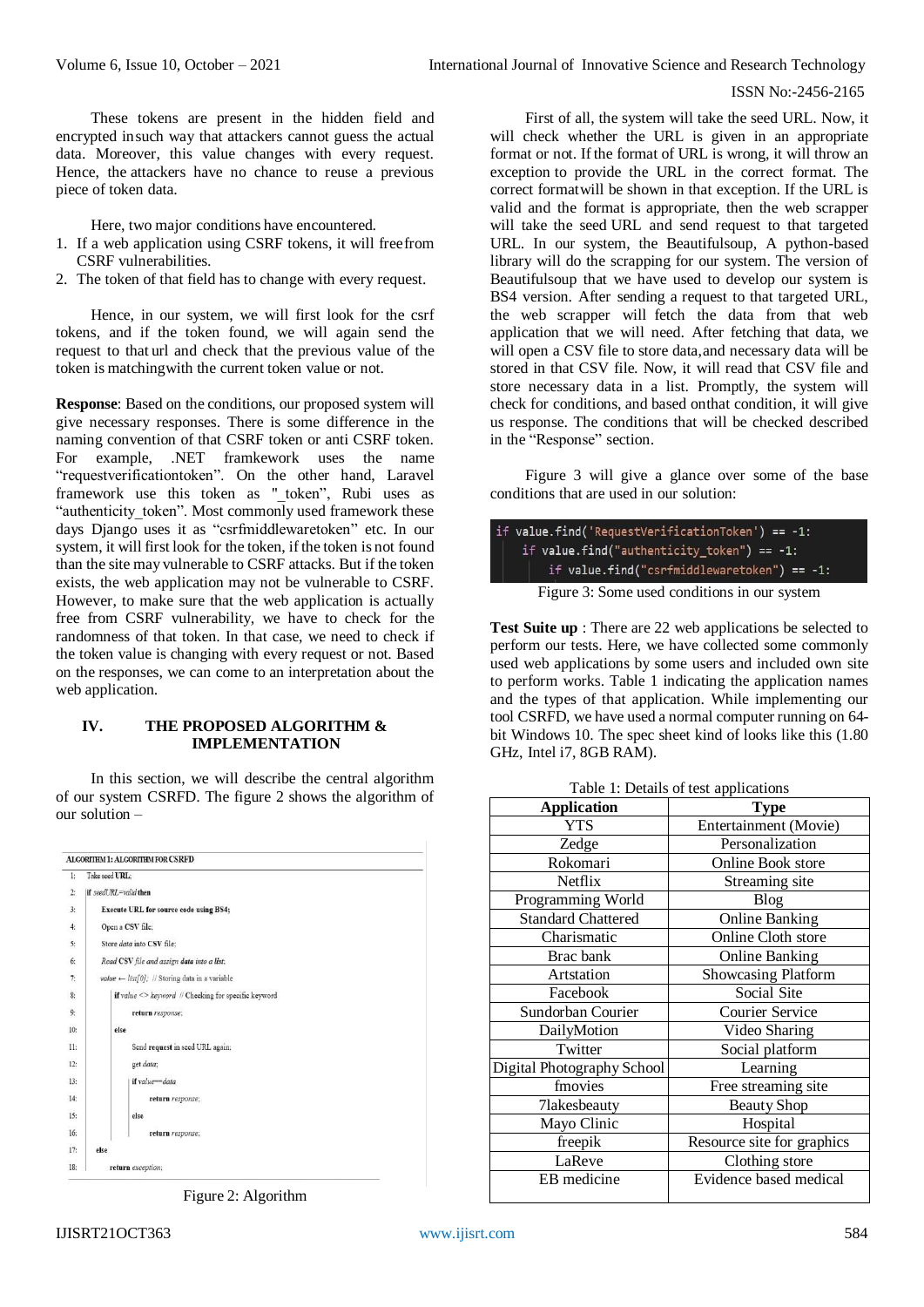### ISSN No:-2456-2165

|                  | help                          |  |
|------------------|-------------------------------|--|
| DiabaticExpo     | Health                        |  |
| <b>BMIobject</b> | <b>Architecture Designing</b> |  |

#### **V. EXPERIMENTAL RESULTS**

The results of our experiment are listed in the Table 2. In thattable, there is two main columns, where column 1 will refer to the application name, and column 2 is referring to the results of our experiment. Column 2 is divided into 3 sections. The first section is called "Successful". In this portion, we will consider that is our automated tool successfully detects or not. The second section is called "False Positive" and in this section we will consider that is our tool showing any non– vulnerable application vulnerable. In the third section named "False negative" is basically a consideration about is our tool showing any vulnerable site non-vulnerable or not.

|                                  | <b>Detection</b>  |                                 |                                 |  |
|----------------------------------|-------------------|---------------------------------|---------------------------------|--|
| <b>Application</b>               | <b>Successful</b> | <b>False</b><br><b>Positive</b> | <b>False</b><br><b>Negative</b> |  |
| <b>YTS</b>                       |                   |                                 |                                 |  |
| Zedge                            |                   |                                 |                                 |  |
| Rokomari                         |                   |                                 |                                 |  |
| Netflix                          |                   |                                 |                                 |  |
| Programming<br>World             |                   |                                 |                                 |  |
| Standard<br>Chattered            |                   |                                 |                                 |  |
| Charismatic                      |                   |                                 |                                 |  |
| Brac bank                        |                   |                                 |                                 |  |
| Artstation                       |                   |                                 |                                 |  |
| Facebook                         |                   |                                 |                                 |  |
| Sundorban<br>Courier             |                   |                                 |                                 |  |
| DailyMotion                      |                   |                                 |                                 |  |
| Twitter                          |                   |                                 |                                 |  |
| Digital<br>Photography<br>School |                   |                                 |                                 |  |
| fmovies                          |                   |                                 |                                 |  |
| 7lakesbeauty                     |                   |                                 |                                 |  |
| Mayo Clinic                      |                   |                                 |                                 |  |
| freepik                          |                   |                                 |                                 |  |
| LaReve                           |                   |                                 |                                 |  |
| EB medicine                      |                   |                                 |                                 |  |
| DiabaticExpo                     |                   |                                 |                                 |  |
| <b>BMIobject</b>                 |                   |                                 |                                 |  |

Table 2: Effectiveness of CSRFD

Our proposed system CSRFD detects successfully 20 web applications over 22 web applications. The Figure 4 illustrate the potency of our experiment vulnerability successfully in 20 web applications. The false positive number is also minimal. The number is only 2. But the number of false positive is 0(Zero). That means, if our system gives us response that a web application is not

vulnerable, the experimental results refers the web application is expected to be safe. Moreover, if it is showing a response to the web application vulnerable, it is very likely to be vulnerable, but we need to keep in mind that the response may be a false positive that sometimes.

#### **Evaluation**



The effectiveness of our tool CSRFD achieved 90.91 percent accuracy with 9.09 percent of false positive and 0(zero) percent of false negative rate. For an analytical type tool suchas CSRFD, the performance is acceptable.

# **VI. CONCLUSION**

Web applications are usually restricted their operations/options based on the user type and user authentication. For example, A web application may have a case scenario where without being logged in, the user cannot access some of the services that the application provides. Hence, in our system we cannot perform the experiment on each forms of web applications because of proper authentication. Hence, the concept is that, checking in the Sign up or sign in forms. The justification for the concept is that, our system works based on token analysis and these tokens are need to place in each form where post request applies. Based on this concept, we have performed our experiment. Total number of 22 web applications have taken and the result is satisfactory. From table 2, we can see that among these 22 web applications, our system detects. An automated tool is implemented to detect the Cross-site request forgery vulnerability. The implemented solution uses a web scrapper to fetch data and find vulnerabilities within the web form. This tool can perform a crucial role in the detection of Cross-site Request Forgery vulnerability. The effectiveness of this tool is 90.91 percent. Our future plan is that to construct a Finite state automata (FSM) for this detection model.

#### **REFERENCES**

[1]. Farah, T., Shojol, M., Hassan, M., & Alam, D. (2016, July). Assessment of vulnerabilities of web applications of Bangladesh: A case study of XSS & CSRF. In 2016 sixth international conference on digital information and communicationtechnology and its applications(DICTAP) (pp. 74-78). IEEE.